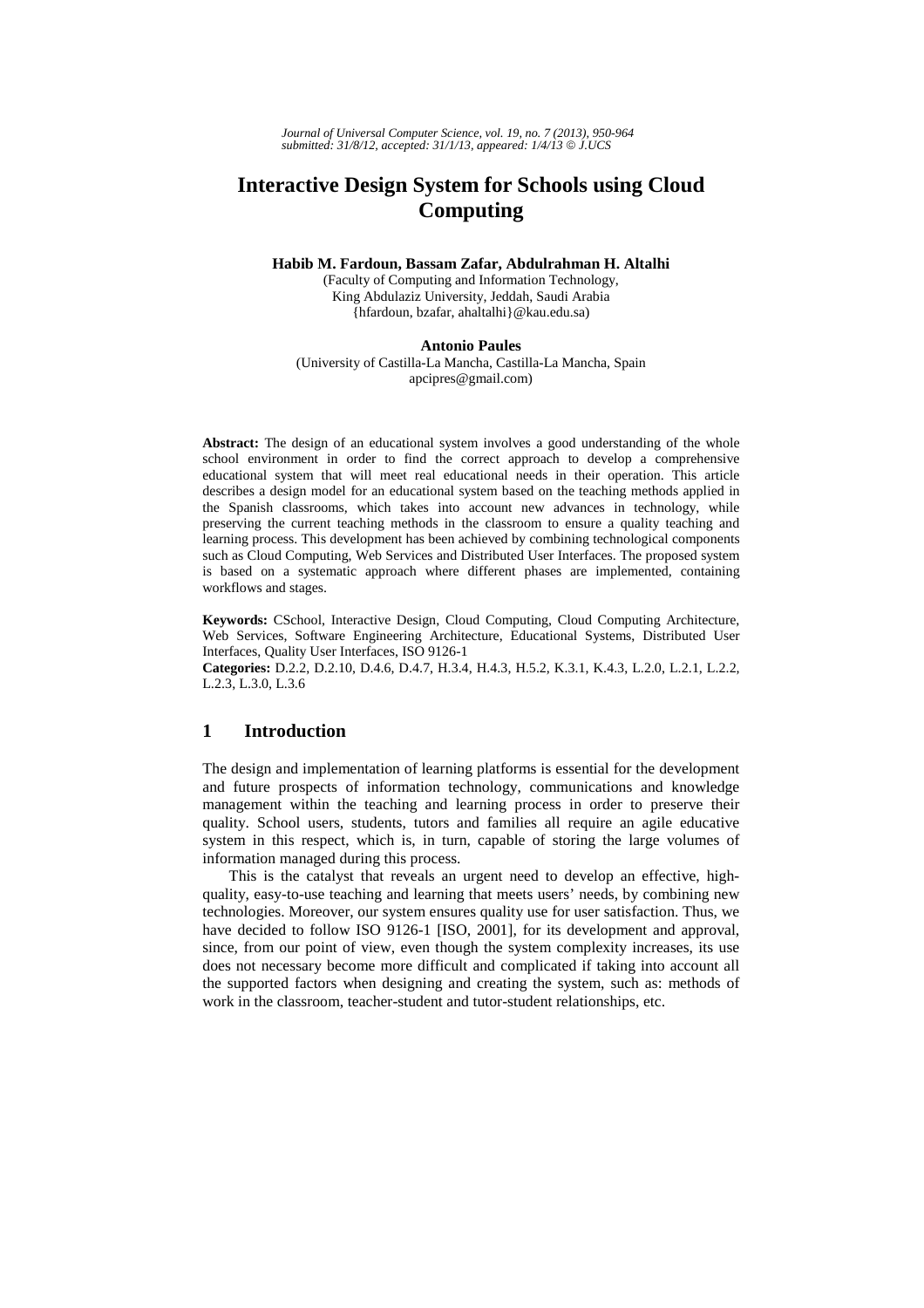It is noteworthy that the research exposed in this paper is the continuation of a long-term research project that we started more than five years ago, with the creation of two educational applications for schools: TabletNET [Paules, 2009] and eLearniXML [Fardoun, 2011]. We have combined these with other technologies that we have worked with in educational environments: namely, Cloud Computing, Web Services and Distributed User Interfaces; these were used to finally create a new complete educational system: CSchool.

This paper consists of eight sections: having started with the introduction, in section two we will present previous work related to this research and a brief literature review of the technologies used in the development of the system, presenting the project idea in response to the need for such a system in schools. The third section will examine the system design and development, starting with its architecture and functionalities, the design of its user interfaces and its support of distributed user interfaces. In the fourth section, we will present the quality process followed while developing and deploying our system. The fifth section will present a brief description of Cloud Computing within Educational systems, and in the section six we will discuss how we have applied this in the construction of CSchool. Finally, we finish with our conclusions (section seven) and ideas for future work (section eight).

# **2 Project Definition and Necessity**

From an educational point of view, schools need to be supported by tools to act in accordance with the curriculum materials, in order to develop better collaborative work by allowing teachers to better organize the teaching materials to be presented, using Information and Communication Technologies (ICTs) [Garrigós, 2011; Padilla, 2011].

Taking into account the status of the School 2.0 system [Ministerio de Ciencia e Innovación, 2011], it is possible to highlight the question: What are the real problems that teachers face daily in the classroom? This is the question that guided our research work presented in this paper. Therefore, solving these problems and that of how to make use ICTs in the classroom became our two main keys. The classroom environment, in which our system will be applied, is as follows: in addition to the equipment in the classroom, one tablet per student; a tablet for the teacher; a printer, projector and port replicator and, finally, a wireless connection for the TabletsPC. Analysing how schools are organized, we found different types of centre that combine several courses with groups of different levels, as well as single-track centres (just in one town) and others that are distributed across several populations, such as those of the CRA (rural schools) [Muñoz-Repiso, 2010]. Our first research step was to study the evolution of ICTs in the educational environments. After conducting several surveys and reviewing European and American statistics, we found that the use of ICTs has been constantly growing in the classroom, but with numerous existing problems, which have come to light alongside this growth. Some important weaknesses have been found, are the following:

 Low participation: between all the educational centres less than 8% of projects make use of the Internet.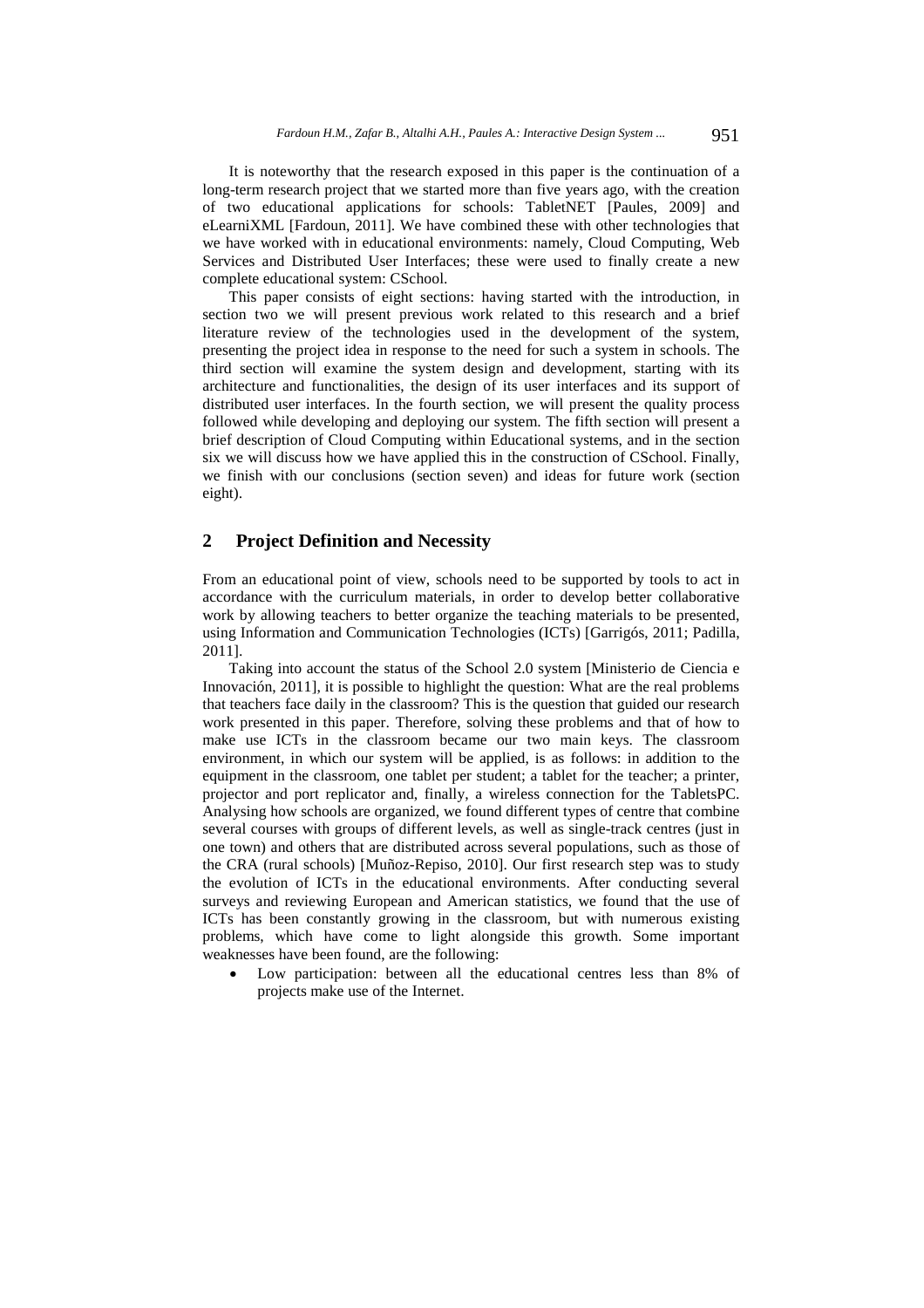- Only 26% of the communication with the parents of the students is made via the Internet.
- Only 30.6% of collaborative work utilises online resources.
- Only 32% of the evaluation of students is made using ICTs.
- Communication with the families has very weak percentage.

Now that these problems have being revealed, through many studies and research in Spanish centres [e.g. Tomai, 2010], we can see that there is a real need for such application that facilitates solving these problems, in order to support the educational environment. But, because of the huge magnitude of the project and the multiple requirements that we need to meet, we found that we needed to take into consideration several characteristics, such as the flexibility of the system and interoperability when new functionalities are incorporated and making the system accessible from other systems. These needs, led us to make use of Web Services, in order to achieve our goal, and to develop a new user interface for the system, to ensure that it is easy to use (learnability) and can be easily understood by the new users (e.g. parents). These features identified have been developed following various aspects of a quality model, which is contained in International Standard ISO 9126-1 [ISO, 2001].

As a result, the focus of designing and developing the system was, on first creating a bridge of communication with the students' parents and then facilitating teachers' work in the classroom as well as enhancing collaborative work between students.

# **3 CSchool Interactive Design System**

In this section we present and identify the elements that support the CSchool system, starting with its architecture, functionalities and user interfaces.

#### **3.1 Architecture and Functionalities**

While designing the system architecture, we took into consideration the fact that the educational content and the students' activities are hosted in Web content managers. These Web services provided us with the basis for the interaction between the users and the system content. In any case, the system must have an architecture that allows access to it from any device, as well as a central secure system, with authentication, that allows the distribution and management of the content, providing flexibility by Web services access.

The system's functions are employed through the use of Web services. These Web services are the points of input and output of the system, facilitating communication between the different parts of the architecture. What we greatly valued was how communication between the various different Web services can benefit from the Web services communication in a banking environment [Broberg, 2009], so we considered how we could adapt this to our needs in an educational and informational system.

The main parts of the system can be defined as a cloud of services, some of which are: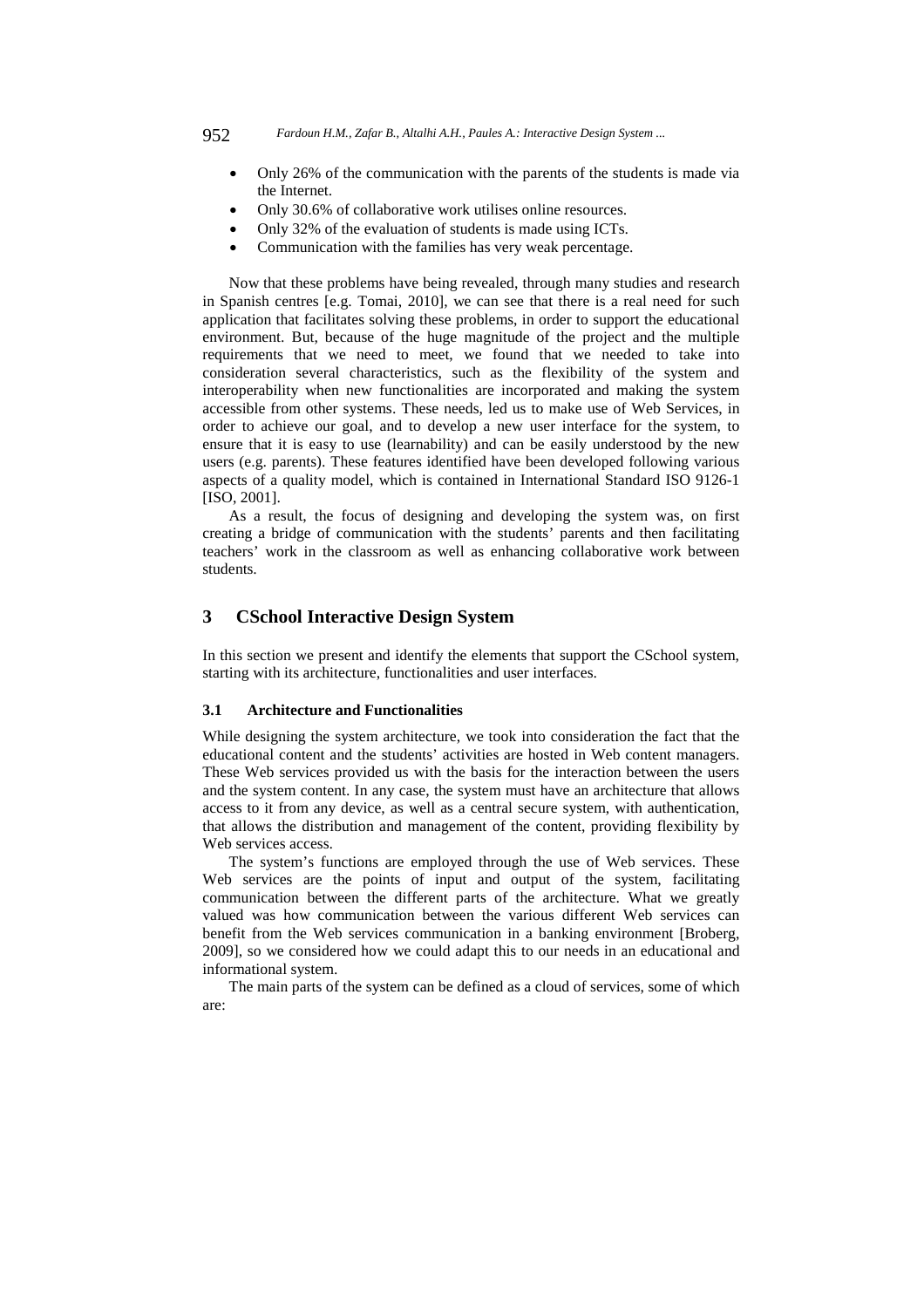- Storage logic: providing the logistics for storage of the system files.
- Schools: providing the business logic.
- Services: providing access to the system and generating accurate views of information from the other clouds.
- Administration: providing the necessary data for the country's education department to establish the student's curricula, enriched by the data received from the educative environment or "Schools" cloud.
- Evaluation: providing the tool for evaluation.

The structure of this architecture, [see Fig. 1], allows for new services to be deployed (or added), to facilitate its evolution and growth; also, it leads to a better communication between the different services, such as the information traffic, thanks to the support that Web services technology provides it At the end of this study, we noted the need to accommodate the business logic in separate layers. Thus, in the future, we may choose to add new layers to the system or to allow other systems to access the existing one.



*Figure 1: Shows the location of the cloud of services between the different parts of the system, to obtain a dynamic system.* 

### **3.2 User Interface**

Each educational system must be spread across several applications to support the users' diversity; in our case, the principle users are: Teacher, Student and Parent.

Starting with the teacher application, we found that teachers must have access to an easy and dynamic, drag and drop, application with an amicable graphic interface,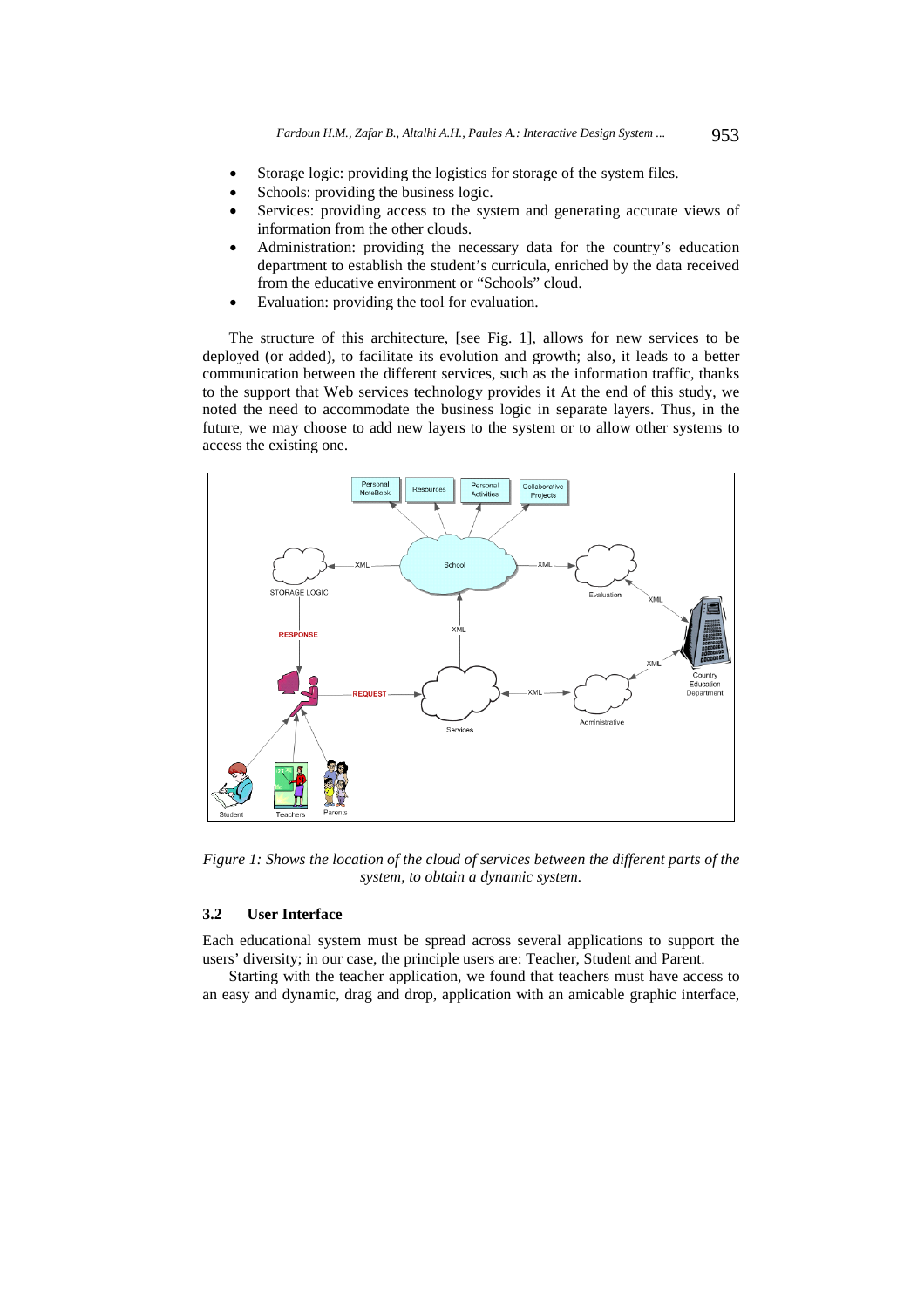#### 954 *Fardoun H.M., Zafar B., Altalhi A.H., Paules A.: Interactive Design System ...*

which contains all the necessary elements, and which could be extended for the inclusion of future features, depending on their needs [Fardoun, 2011]. Also, it must provide teachers with a final view for the development of the activity, from the teacher's point of view as well as the student's, in order to facilitate the development and implementation of this activity [Wany, 2003]. In this section, we present some catches of the desktop application, [see Fig. 2], showing the main interface that members of the educational community will see, while using CSchool. Special attention is given to the interfaces used by teachers and students.



*Figure 2: This figure shows the two steps of the teacher interface, where the teacher can first select a number of elements to compose an activity for teaching and, secondly, where he can view the appearance of the student interface with the elements he has selected for him/her.* 

While creating the learning activities in real life, teachers have all the options offered by their respective environments. To some extent, one of the weaknesses of computer systems is that it is not easy to emulate the combination of resources available. To this end, in CSchool we offer teachers the option of creating activities, for which they can choose all the objects involved from a text editor, to a discussion tool, presentations, a calendar, and son on. More detailed information about the system design and work can be found in [Fardoun, 2011; Paules, 2009].

During the graphical user interface development, we took into account the new academic resources available, and the need to incorporate new users (students and teachers) coming into the school. For this, the interface is designed so that users can obtain as simple and homogeneous a working environment as possible. Another point that was taken into account was the need for collaborative work between teachers and students. The graphical icons representing an action are identical to both teacher and student interfaces. At the same time, a distinction between the user interfaces for different user levels was achieved, so that the teacher can classify activities depending on their educational level. For this, we have created different interfaces for downloading, browsing and sending documents: [see Fig. 3].

Another feature of the system is that it allows students and teachers to send their files using a private email account and to access these files online, in the same way, as shown in [Fig. 3], thanks to our use of the Cloud and Web Services. This makes it possible for the system to work as a multi-server application, which can access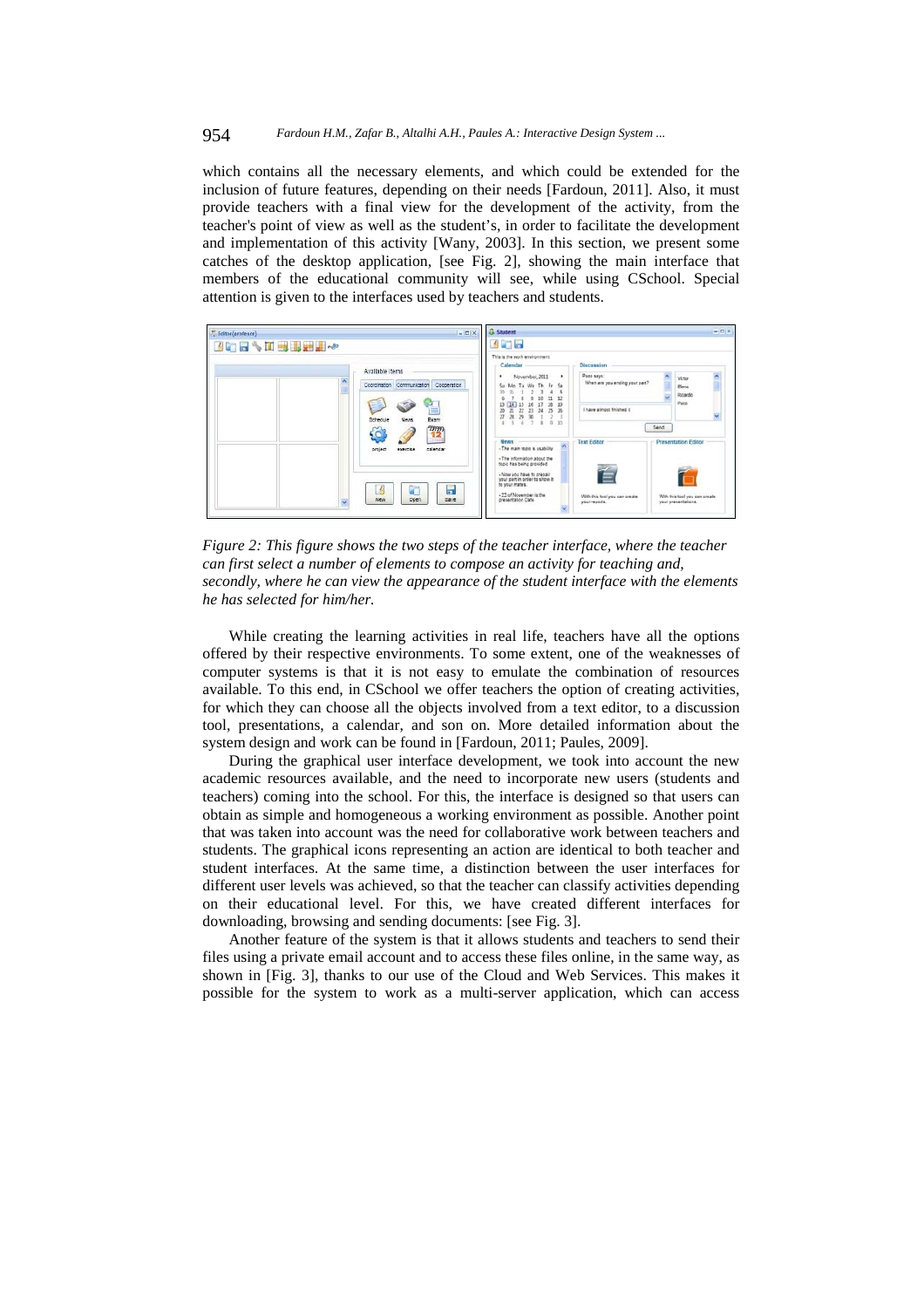several servers in different physical locations. It is at this point where it is determined which type of configuration each centre has.



*Figure 3: These interfaces are for uploading and downloading files: the first catch shows uploading documents sequentially on the same screen. In the second, the teacher can view the options available for navigation between the documents previously uploaded to the system.* 

### **3.3 CSchool: Distributed User Interface Support**

The project scope and its location makes it necessary to include a distributed user interface support, in order to obtain a quality system that takes into account the use of new technologies, mobile devices and the use of multiple devices at the same time, on the cloud, so that users can interact with the application in a dynamic way. In this scenario, the cloud provides the communication channel users make use of to share information in real time. To serve this purpose, we have created specific services in the CSchool system, to establish communication between users, decisions as to which interfaces and the how the information will be distributed between several user interfaces are managed in the cloud before being displayed in the user's device. Applying Model Driven Architecture (MDA) [Wany, 2003] we have developed these interfaces and all the resources to support Distributed User Interfaces (DUI), and shared reading (viewing) and writing (editing) properties [Fardoun, 2012].

We have defined the functionality of the interface, as shown in [Fig. 4], so that the user can select whether he wants to share his screen, with an option to read-write properties, for including other users. The parties identified in the interface design are as follows: (A) indicates the menu options, which list actions such as to share items, and to add read and/or write properties. By managing part (A), the user interface will preview these actions in the other interface elements  $[(B), (C), (D)$  and  $(E)]$ . These DUI features within CSCloud, will facilitate collaborative work for students and teachers as well as facilitating the involving of parents in the educational process, by permitting them to interact with the scheduled sessions organised by the teacher. It also allows the creation of curriculum materials and activities preconfigured for inclusion in teaching units.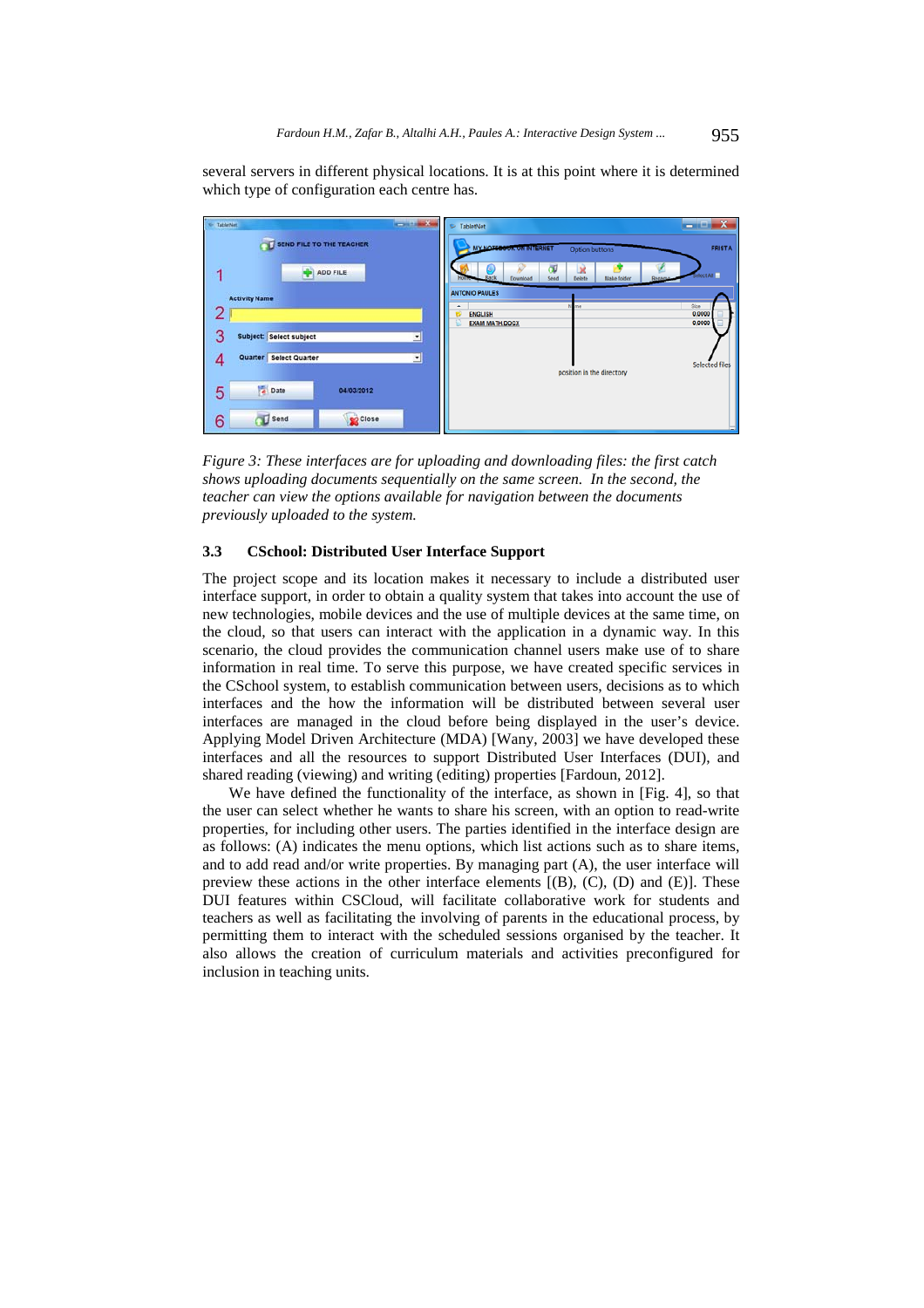

*Figure 4: Architecture of CSchool: the interface of the application is divided into several sections. These sections are divided towards distribution between several devices to provide the means of communication and collaboration.* 

# **4 CSchool Quality Support**

The software quality often marks the success or failure of systems in general, and computer systems in particular; we have been very conscious of this issue, during the development and deployment of CSchool. This section outlines the points that have been followed for the system development and implementation according to the ISO 9126 standard [ISO 9126, 2012].

- Functionality: a set of attributes is related to a set of functions and their properties. These functions are those that satisfy stated or implied needs;
- Usability: a set of attributes related to the effort required to use and individual assessment of such use by a set of users;
- Maintainability: a set of attributes associated with the facility to extend, modify or correct errors in a software system, and
- Portability: attributes related to the ability of a software system to be ported from one platform to another.

#### **4.1 Functionality**

The CSchool system meets the specified requirements, as the mapping functions of the system match those of the standard: it also meets the suitability sub-feature by using analysis tools and integrating the required design tools. On the other hand, interoperability is assured, by designing the communication with the server using a FTP protocol, RFC 0959 [Postel, 1985] and a web protocol. By performing user authentication, utilising a username and password so that the system can take into account the role of each user which allows them to access different parts, we can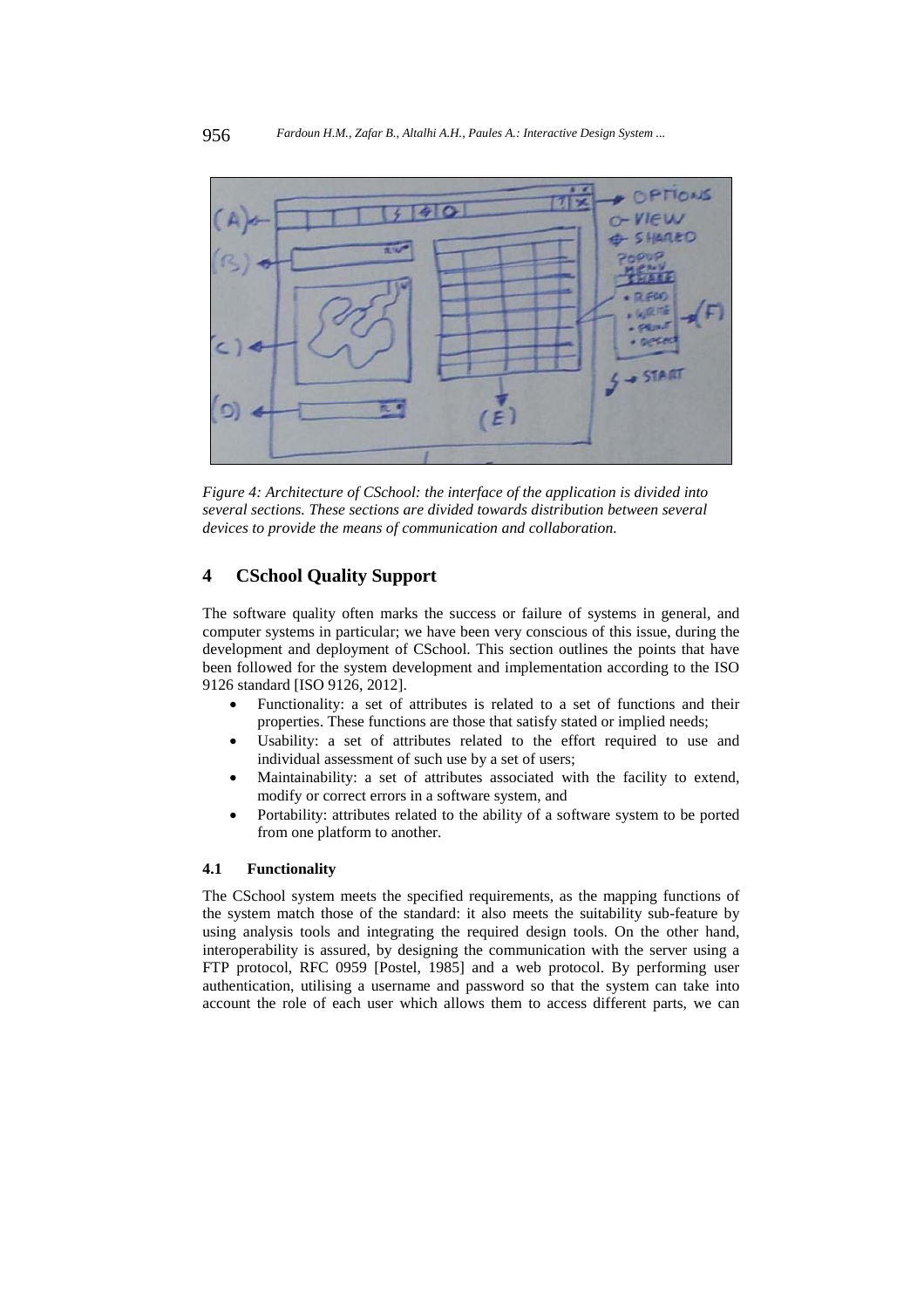prevent unauthorized access and thus comply with the safety standard. However, we have tried to facilitate, so far as we can, the system maintenance and also provide easy access to the users.

The exactitude sub-feature does not require any precise analysis, because there have been no calculations nor the need for any calculations performance to be done on the system's functionality. However, the documents downloading and delivery have been established as critical points, in order to verify the system's proper operation and performance. In terms of functionality compliance, the users (teachers and students) have participated in the discussion and the requirements acceptance process.

#### **4.2 Easy Maintenance**

The application development using Swing components, as well as and the design of personalized components allows us a quick and effective expandability and ensures the stability of the facilities while performing any changes. Using the appropriate tools will facilitate the analysis stage where discussion requirements tools are applied near to design ones. As evidence, once the system switches from a previous version, after testing by the developers it is the users (teachers and students) who indicate whether there are any errors in the updated system. The development performance, using prototypes, and the components development favour the maintainability and the expansion of the application over the time. At the same time, this will facilitate the development of future expansion.

#### **4.3 Portability**

The use of a Java Web Start Centre facilitates the deployment of the application and gives us the ability to restore previous versions (using the version control). Version control enables the deployment of the application update, including on the virtual machine. One of the main features of applications developed in Java is their portability, making it easy to use the system in different operating systems. Therefore, we can say that portability is ensured depending on the compliance programming language used. Portability was tested with positive results, in the following environments: Windows XP, Windows7, MacOsX, etc.

#### **4.4 Usability**

The user-centred design, as shown in [Fig. 5], emphasizes the designer's appreciation of the importance of understanding the application context of use. To achieve this, it was necessary to have further knowledge of the school environment and the behaviour within the schools for which we are developing this system. In addition, this participatory design process involved the participation of the end users (teachers and students) in the verification and development of the design.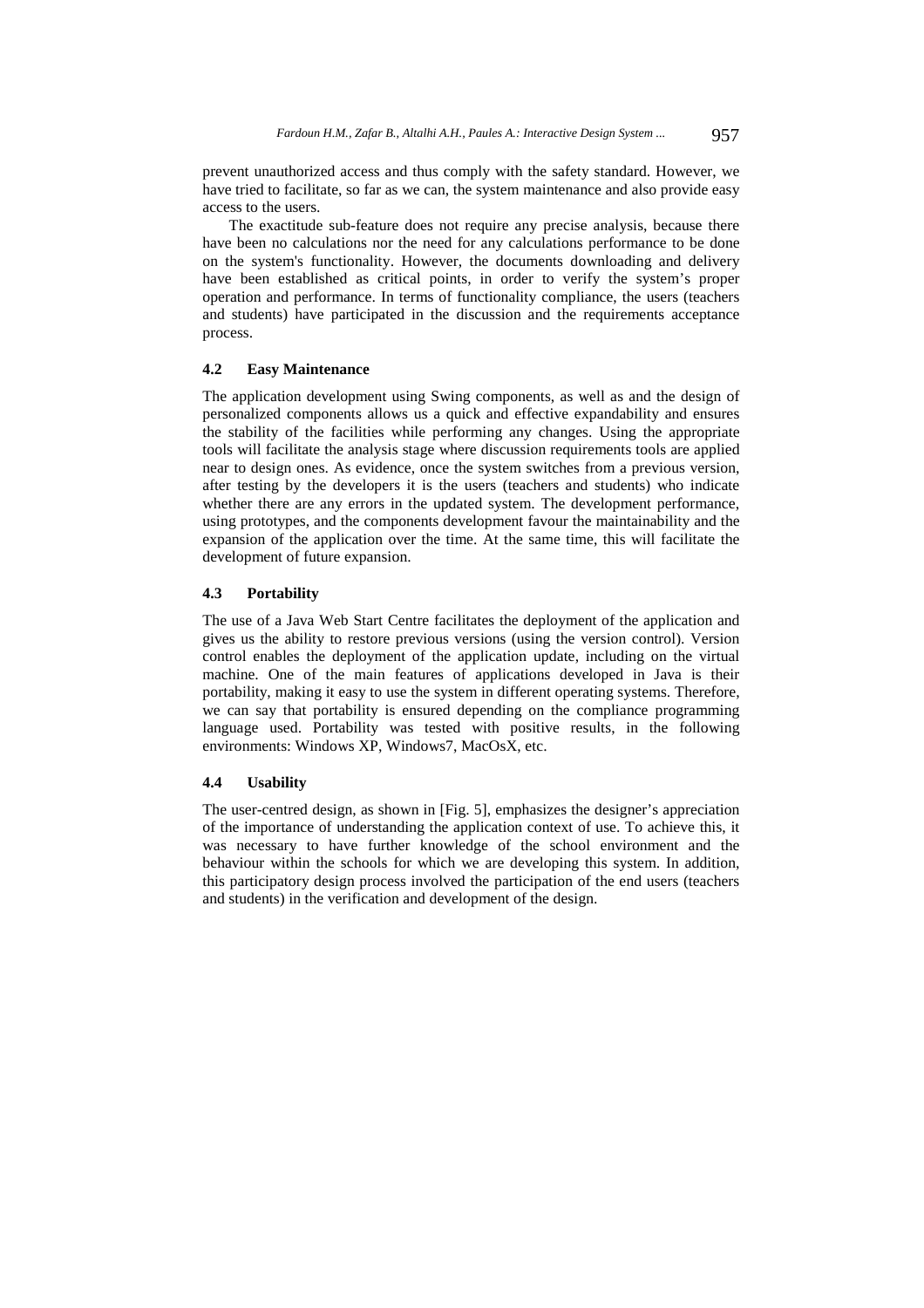| User Level: | <b>INITIATED</b>     |  |
|-------------|----------------------|--|
|             | vensk                |  |
|             | <b>ADVANCED</b>      |  |
|             | <b>ADMINISTRADOR</b> |  |

*Figure 5: The application provides for different levels of users, with a number of different features for each, giving them more freedom.* 

Based on Jacob Nielsen's work [Nielsen, 2012], on the development of graphical user interfaces (GUIs), the following points were taken into account:

- 1. Visibility of system status: even if the application is active, there is not necessarily any communication with the server; it only communicates with the server when it performs the task of sending and receiving files. If an error occurs during connection to the server, the user is notified by a modal dialog box, leaving the screen where the error occurred blocked until the user accepts the message (to accept is the message assumed that it can be read).
- 2. User control and freedom: the user interacts directly with the interface. The same pattern has been followed in all system interfaces, giving the user total control, which is facilitated by using the buttons "leave" and "back".
- 3. Consistency and standards: the consistency of the interface contributes to its growth, as the user uses the knowledge gained in one application with other applications. The use of soft colours and the possibility to change its appearance using themes allows the programmer to adapt the application to institutional standards: in this way, consistency can be maintained with all applications in the institutions.
- 4. Error Prevention: the best treatment is to prevent errors; we have tried to achieve this by good design of the dialogue and actions that the user performs in the system, minimizing the risk of the appearance of errors. If a user commits an error in the system, he/she will be advised by a modal dialog box indicating the action to take for the process to continue successfully. For example: "Advice message: authentication error, check the key".
- 5. Correspondence between the system and the real world: the system is fully expressed in the language of its users; the use of familiar words from the scholarly environments helps users to understand actions in the application context: for example, use of the terms "my notebook", "classmates" and so on.
- 6. Recognise before remembering: the use of icons for menu items and using special colours helps the user to associate an icon with its functionality. The terminology that identifies the icon represents the action of the icon. The choice and placement of icons in both applications is not accidental because the teacher may need to tell students the options and for that reason, the icons in all applications are the same.
- 7. Flexibility and efficiency of use: the system is flexible, with different user levels for teachers and students, related to their level of knowledge.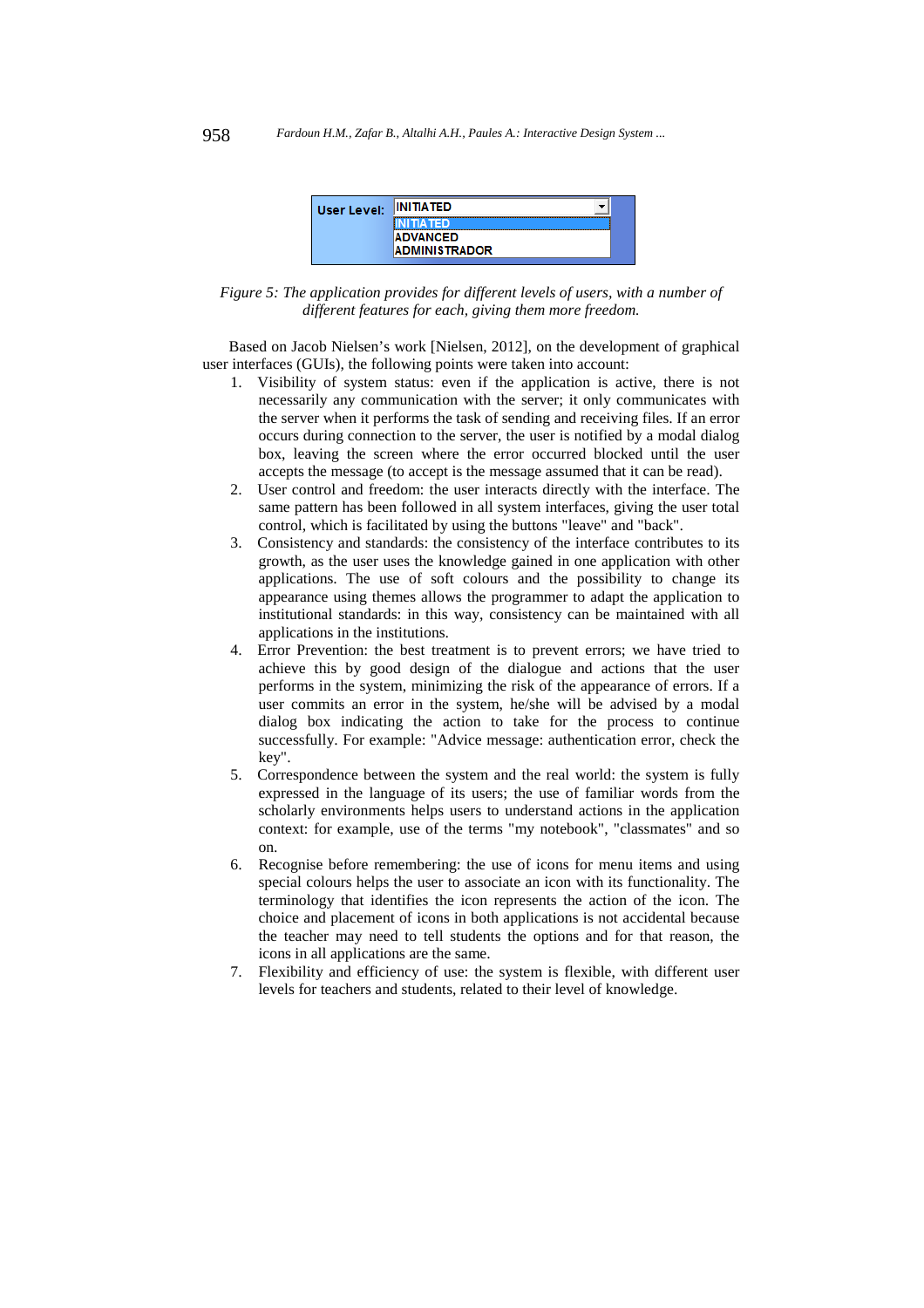- 8. Aesthetic and minimalist design: the design of the interface has no redundant elements or information irrelevant to the user and the aesthetics are maintained.
- 9. Help users to recognize and diagnose errors: all errors that may occur in the application are validated. The application verifies that no error can occur, for example, by checking required fields and the numbering of fields when the user completes a form.
- 10. Help and documentation: documentation and help manuals have been written for users and technical staff; teachers have produced a student handbook. A faculty expert in the use of ICT in education imparts information to the teachers.

By using ISO 9126 in the development of CSchool system requirements, we have brought clarity of definition to both purpose and operating capability. This also allowed us to make trade-offs between two or more characteristics during the design of the system.

# **5 Education by means of cloud computing**

Cloud computing is a new phenomenon linked to Web 2.0. The origin of the term refers to the collection of different services stored on servers that users can access through the Internet. That is, the user has access to different software, applications and files stored in different, undefined, or virtual places (this is the reason why the term cloud is used), which are permanently available to users wherever they are [Gens, 2008]. Documents are not physically hosted on the user's computer; they can be retrieved from anywhere via an Internet connection. So, working in the cloud means that users don't need to depend on a particular program or even a specific operating system any more. The only requirement to start working in the cloud is a device with an Internet connection.

#### **5.1 Cloud Computing Applied for Education**

The great advantage of "The Cloud" is information sharing in a real way. Using a local area network, multiple users can work on the same file; but it can be more interactive, as in the following scenario. Several students share a document online; they can simultaneously view exercises, they can view and edit homework and also organise information shared in a presentation using data from different sources [Berrocoso, 2009]. Activities like this are supported by a collaborative and communicative environment, which is hosted on the cloud. Our educational cloud is composed of information and academic process data; those are linked together with other Web 2.0 applications to support students' interaction, managing their own academic process within the application. In our ISE Research group, we have designed a new platform, called CSchool. CSchool takes advantage of all these resources to create an adequate educational environment for students and teachers, to improve teaching and learning processes in secondary schools by exploiting Cloud services and distributed user interfaces.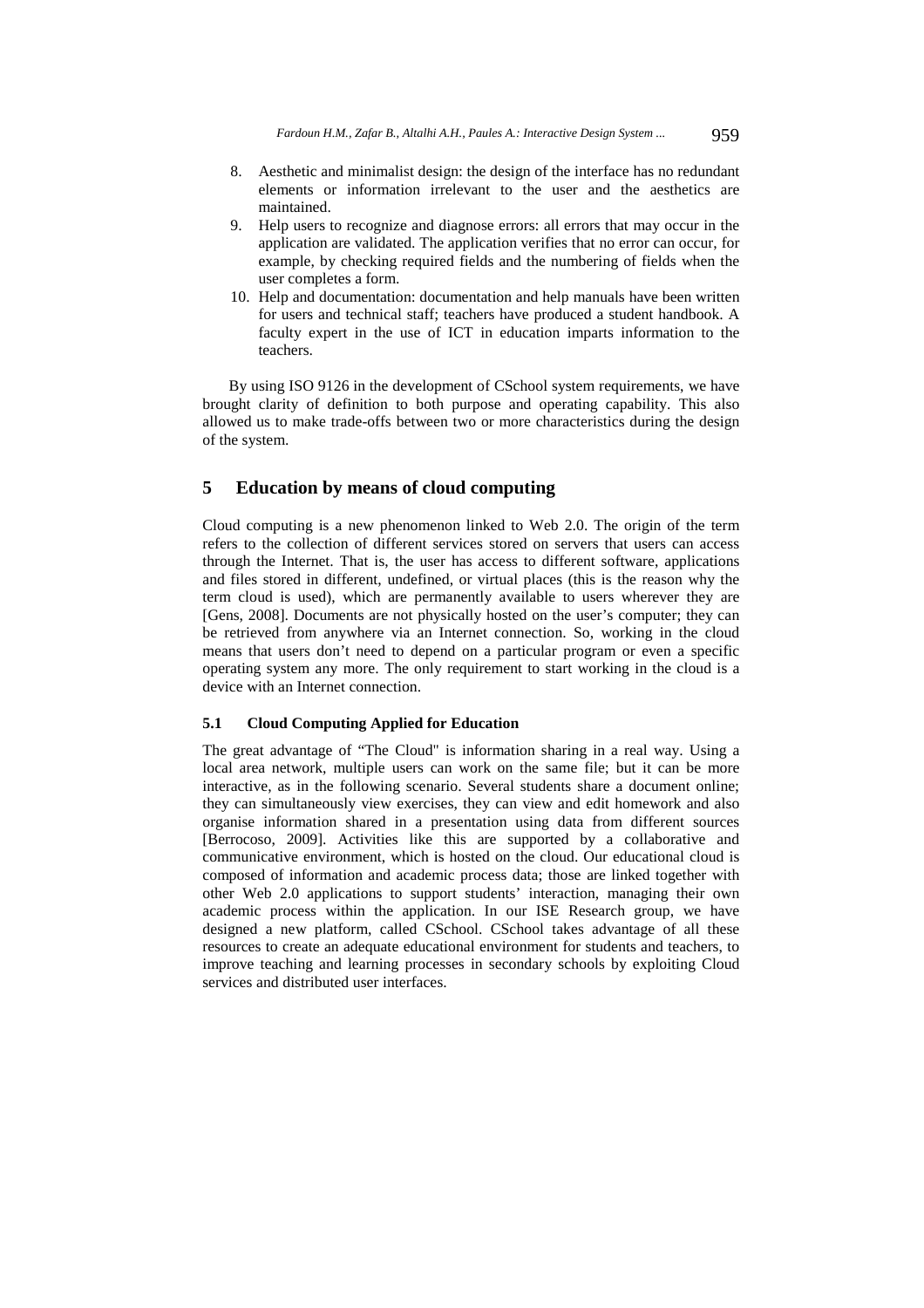### **6 CSchool Services**

The cloud provides accommodation for the users' interaction, facilitated by CSchool services using distributed user interfaces; this service in the cloud supports user devices in an invisible way. Since schools are the context for implementation of our system, we initially studied the ways in which CSchool services can reflect actual school organization. Then, we identified the actors as user roles, in addition to creating scenarios according to these actors' fields and the distributed interfaces in which they are screened. The school schedule is specified following a procedure established by law for management and academic organizations [Delgado, 2011]. By accompanying this with qualification, evaluation, monitoring, communication and support by distributed user interfaces, we are actually able to define the most important CSchool services as follows [see Fig. 6]:

- Program Services: providing the necessary structure for the teacher to conduct an educational activity within the specific framework established by national education law.
- Services for teaching units: providing the structure for developing teaching units and organising these to be accessible via distributed user interfaces.
- Services for collaborative learning: collaborative learning tools or applications that encompass all the needs distributed across multiple user interfaces.
- Service for learning languages: distributing multimedia character reinforcement, audio and video for students and teachers across several user interfaces.
- Communication services for parents: schools and teachers can communicate with parents or tutors, in one-way communication; this communication is developed to support the distributed user interface.



Distributed user interfaces: supports Web Services 2.0 on the cloud.

*Figure 6: CSchool Services grouped by Clouds*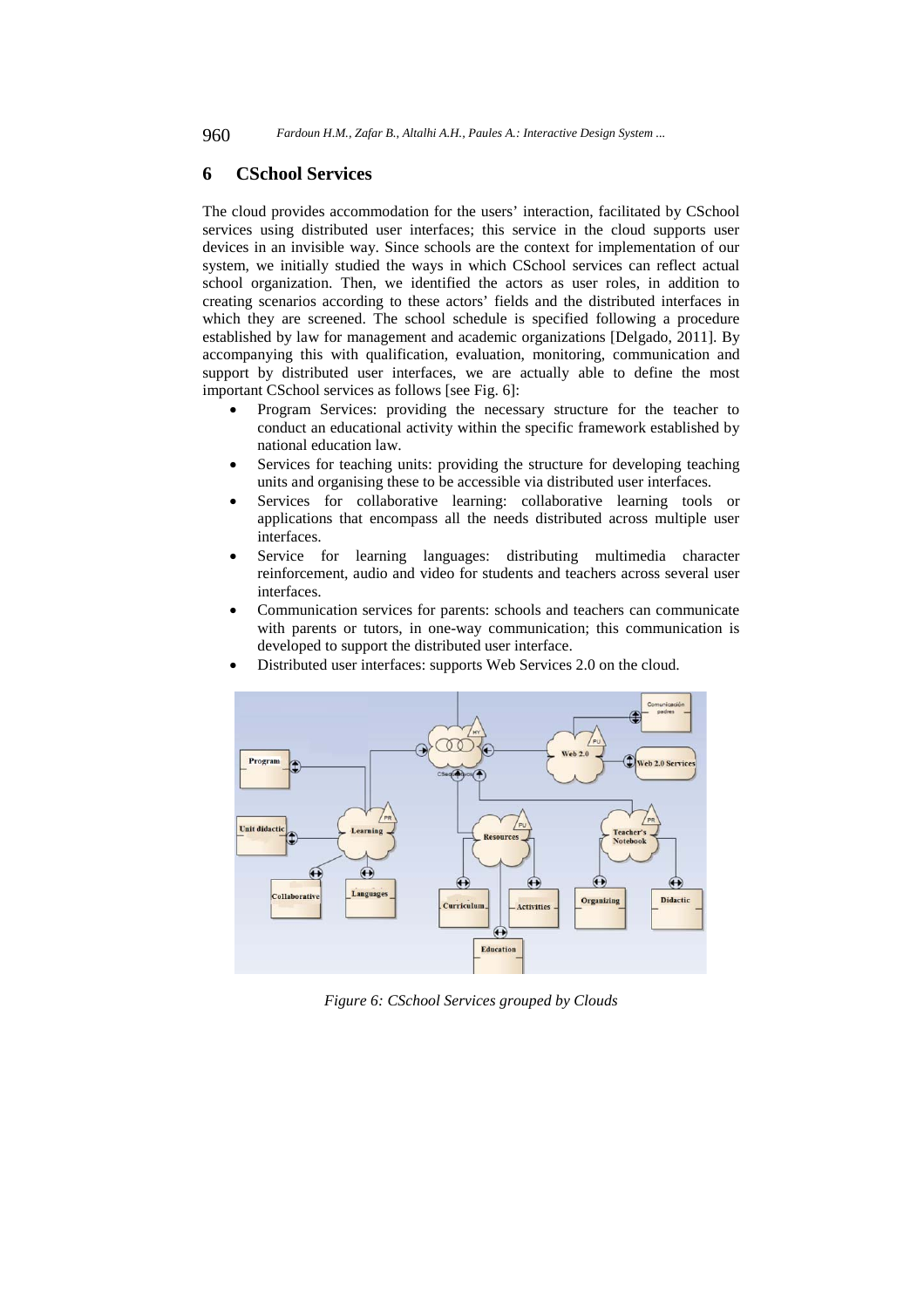All aforementioned services are grouped in different clouds, as well as being simultaneously grouped according to the scope of the services from a specific educational viewpoint. They can be hosted in public or private clouds but also in hybrid clouds, designed to support services for external entities. [Fig. 7] depicts a cloud structure [SOMF, 2011] following the methodology by which services are grouped by IAAS [Djemame, 2011], according to which each cloud offers a full service.

#### **6.1 CSchool Services Design**

For the CSchool conceptual model and system architecture we have created two distinct parts: first, we defined the different pricing types and architecture to cover the different possibilities of cloud services mentioned above; secondly, we considered the conceptual architecture of the distributed user interface, allowing the system users to establish collaborative relationship.

#### **6.2 CSchool Charging Architecture**

The charging architecture [Marti, 2006] defines the different types of pricing proposed for this system as follows: prepaid charging, bid rate charging; constant charging variable charging, and so on. An example is presented for the ways the CSchool charging scheme might operate, based on accessibility levels to files and data, [see Fig. 7].



*Figure 7: CSchool Charging Service*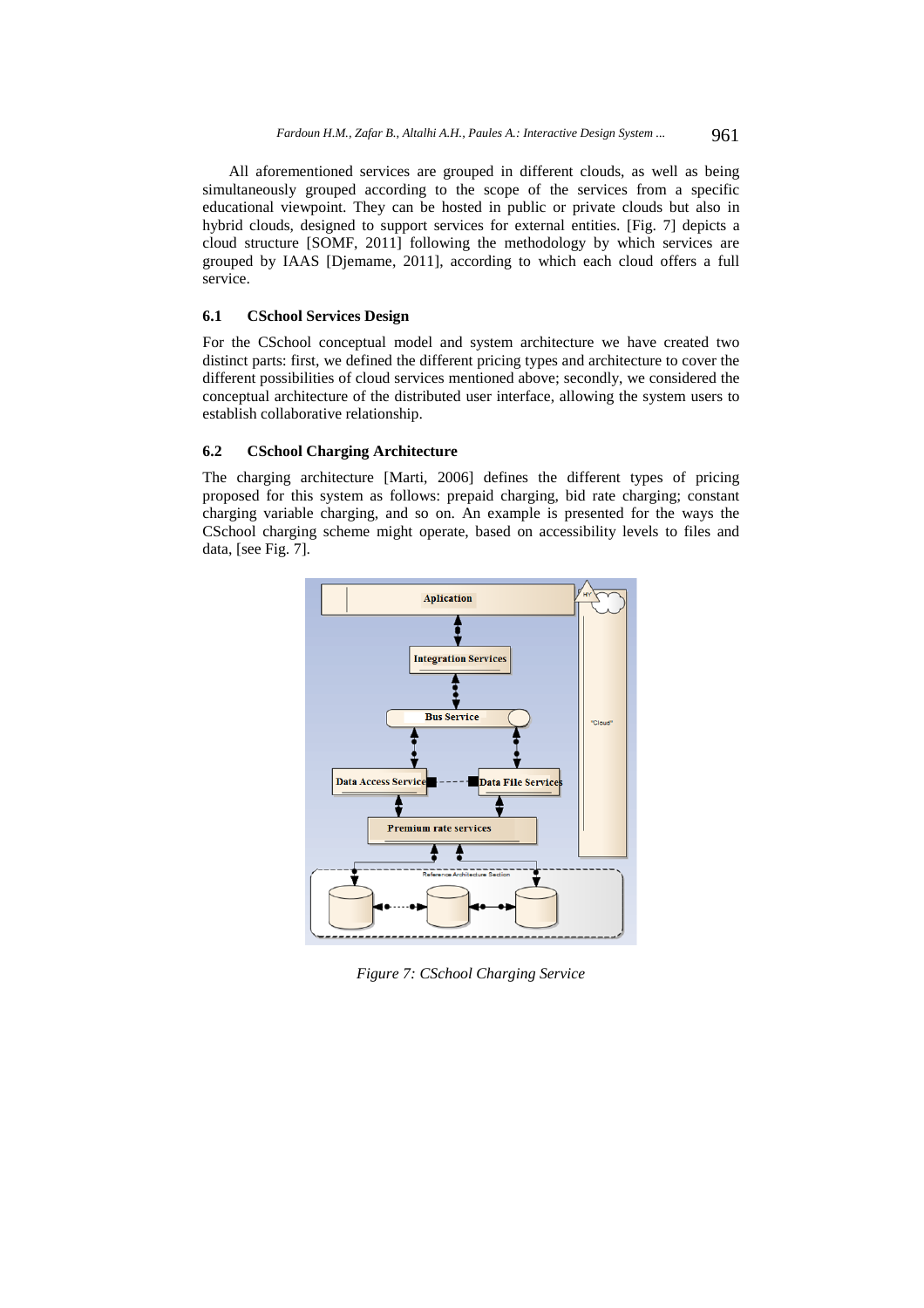Elements under the CSchool charging are:

- System Users: constant charging.
- Files hosting: charging for lodging.
- Reprographics: constant charging.
- Postal sending: bidding charging.
- Multimedia services: video and audio stream.
- Activities and resources for creating lesson plans.

In order to set and store the CSchool charging system and to consult it, XML language is used in all steps carried out in the cloud. The XML charging system gives us the possibility to obtain a detailed bill grouped by the resource's type of charging, as well as providing all relevant details to the customer.

# **7 Conclusions**

In this research work we have presented a quality new educational system. Its new features suggest it to be a coherent and a innovative system to be used by the scholastic users (teachers, students, parents, etc.). It combines many new technologies: such as Cloud computing and Web services to better distribute and access the information and knowledge, to be easy and dynamic to work with. It was also developed to support distributed user interfaces, to support the ease of use and interaction with the system. By following the ISO 9126-1 guidelines, we ensure and proved the quality of the system, its compliance to all suggested quality heuristics without losing the effectiveness of the traditional learning/teaching process. Thus our main achievement, is the creation of an effective and complete educational system, that schools can work with

Also, we conclude that the integration of cloud services within the educational systems ensures flexibility and dynamism in the classroom in preparing the learning activities and during the lessons. We discuss the idea of integrating of existing diverse systems, enhancing their security and usability by providing all the services with the same key. However, creating separate cloud systems for different services provides the system with total technical independence, achieving greater maintainability, even when updating and extending these services, which guarantee that the system operates even during maintenance.

# **8 Future Work**

For the future, we are working on the installation of this system within different schools in Spain, to further test it and obtain complete and professional feedback that will can help us to improve the system in its future versions. On the other hand, we are working in parallel with these results, to create a secondary application that will allow teachers and tutors to control student's application in the classroom and at home, by utilising distributed user interfaces, to obtain greater control over the student's own learning and production.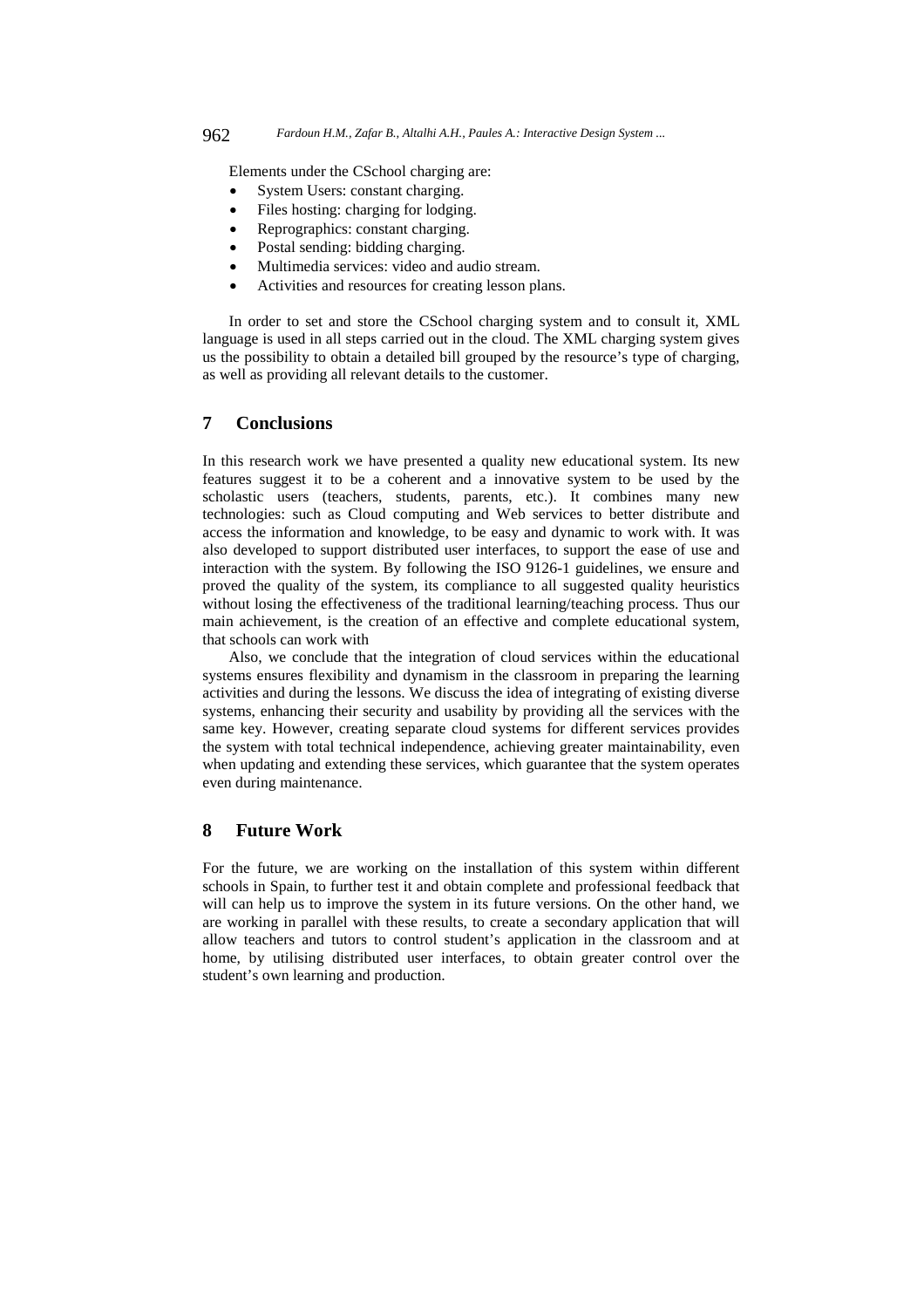The use of ICT in education continuously suggests new patterns to appear in the ever-evolving relationship between teachers and students in the classroom sessions. These patterns are currently creating great impact on the development of applications that support DUI (Distributed User Interfaces), which increase services that support cooperative work, such as the Cloud. We must also take into account the development of the application for cloud management in educational environments, in two particular aspects: management of services and improved integration of cloud systems in new applications, which may arise from the inclusion of new services, and the combination of existing cloud services. We are also studding to cover the current technological advances we found in mobile devices, tablets, IDPs, etc., as it is important to fully incorporate them into the current educational process and as a part of the educational content.

### **References**

[Berrocoso, 2009] Berrocoso, J. V., Garrido, M. & Sosa, M. J. (2009). Políticas educativas para la integración de las TIC en Extremadura y sus efectos sobre la innovación didáctica y el proceso enseñanza-aprendizaje: la percepción del profesorado. Universidad de Extremadura. Facultad de Formación del Profesorado. Departamento de Ciencias de la Educación.

[Broberg, 2009] Broberg, J., Buyya, R. & Tari, Z. (2009). Creating a 'Cloud Storage' Mashup for High Performance, Low Cost Content Delivery. Service-Oriented Computing – ICSOC 2008 Workshops. Lecture Notes in Computer Science, 2009, Volume 5472/2009, (pp. 178- 183), DOI: 10.1007/978-3-642-01247-1\_17

[Delgado, 2011] Delgado, M. L. (2011). *Organización de centros educativos: modelos emergergentes*. La Muralla, ISBN: 9788471337979

[Djemame, 2011] Djemame, K., Padgett, J., Gourlay, I. & Armstrong, D. (2011). *Brokering of risk-aware service level agreements* in grids School of Computing, University of Leeds.

[Fardoun, 2011] Fardoun, H. M. (2011). *ElearniXML: towards a model-based approach for the development of e-learning systems*. PhD Thesis, University Castilla-La Mancha

[Fardoun, 2012] Fardoun, H. M., Paules, A. & Alghazzawi, D. M. (2012). "*CSchool: DUI for Educational System using Clouds*". Proceedings of the 2nd Workshop on Distributed User Interfaces: Collaboration and Usability. Austin, Texas, USA, May 05, 2012. (pp. 35-38). ISBN-10: 84-695-3318-5.

[Garrigós, 2011] Garrigós, H. P. & Jaume, M. J. R. (2011). *Tres años de experiencia cooperativa semi-presencial con el alumnado a través de las TIC* (Tecnologías de la Información y la Comunicación). Filología Española, Lingüística General y Teoría de la Literatura; Sociología I. Universidad de Alicante.

[Gens, 2008] Gens, F. (2008). *Defining "Cloud Services" and "Cloud Computing"*. Retrieved on August 22, 2010 from http://blogs.idc.com/ie/?p=190.

[ISO 9126, 2012] ISO 9126-1 (2012) *Software engineering – Product Quality*. Quality model.

[ISO, 2001] ISO 9126 (2001). *Software engineering – Product Quality*. Retrieved in June, 2012 from http://www.iso.org/iso/home.htm